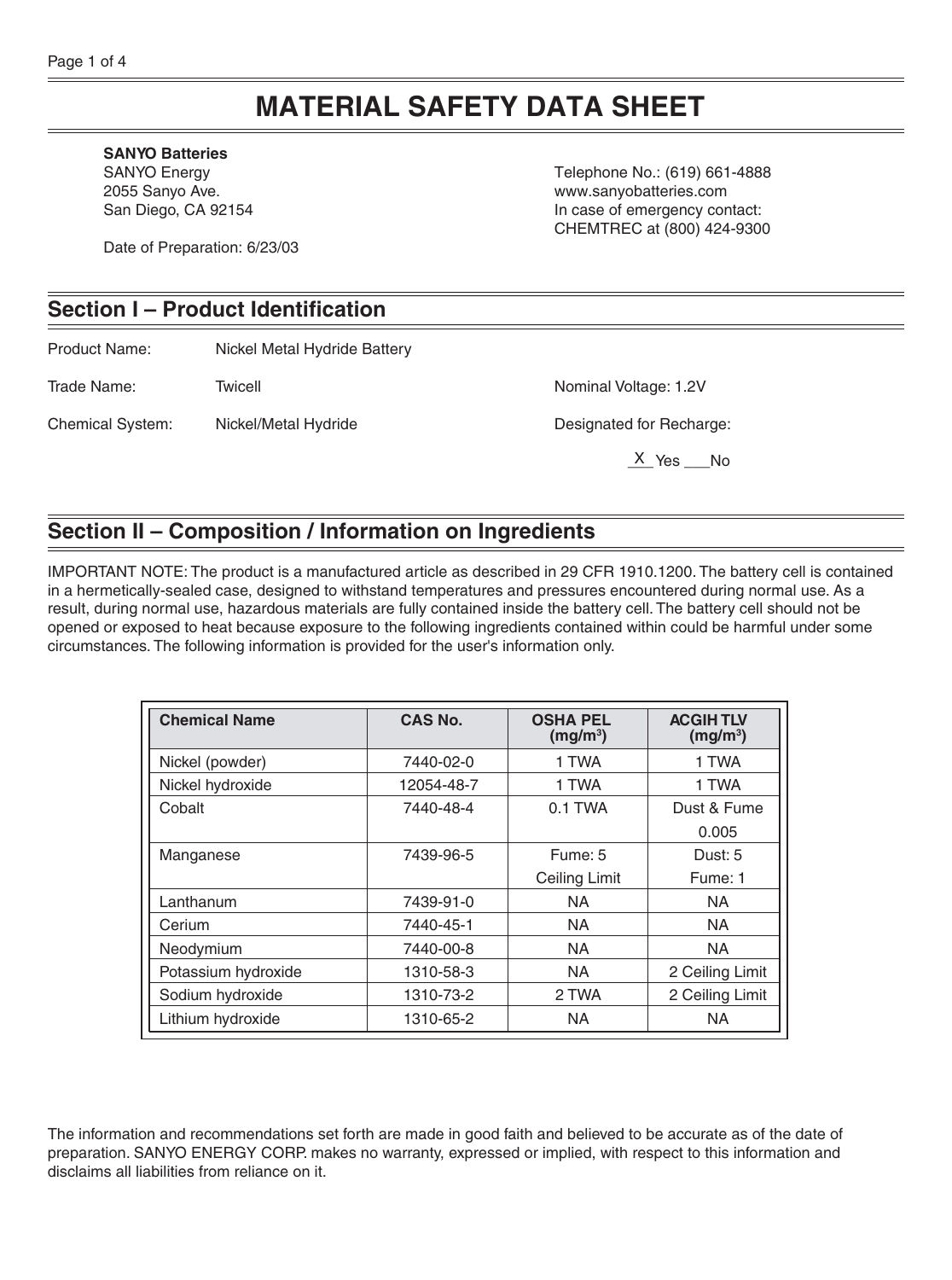Notes: 1. Concentrations vary depending on the state of charge or discharge.

2. TWA is the time weighted average concentration over an 8-hour period.

### **Section III — Physical Data for Battery**

| Melting point (°F)                  | Boiling point (°F)      | % Volatile by Volume                     |
|-------------------------------------|-------------------------|------------------------------------------|
| <b>NA</b>                           | ΝA                      | <b>NA</b>                                |
| Vapor Pressure (mm Hg)<br><b>NA</b> | <b>Evaporation Rate</b> | Vapor Density ( $Air = 1$ )<br><b>NA</b> |
| Specific Gravity (H <sub>2</sub> O) | Solubility in Water     | Appearance and Odor                      |
| <b>NA</b>                           | ΝA                      | No Odor                                  |

### **Section IV - Fire and Explosion Hazard Data**

Flash Point: NA Lower Explosive Limit: NA Class Compare Explosive Limit: NA

Extinguishing Media: Any class of extinguishing medium may be used on the batteries or their packing material.

Special Fire Fighting Procedures: Exposure to temperatures of above 212°F can cause venting of the liquid electrolyte. Internal shorting could also cause venting of the electrolyte. There is potential for exposure to iron, nickel, cobalt, rare earth metals (cerium, lanthanum neodymium, and praseodymium), manganese, and aluminum fumes during fire; use selfcontained breathing apparatus.

### **Section V - Health Hazard Data**

Threshold Limit Values: See Section II

Effects of a Single (Acute) Overexposure:

Inhalation: During normal use inhalation is an unlikely route of exposure due to containment of hazardous materials within the battery case. However, should the batteries be exposed to extreme heat or pressures causing a breach in the battery cell case, exposure to the constituents may occur. Inhalation of cobalt dusts may result in pulmonary conditions.

Ingestion: If the battery case is breached in the digestive tract, the electrolyte may cause localized burns.

Skin Absorption: No evidence of adverse effects from available data.

Skin Contact: Exposure to the electrolyte contained inside the battery may result in chemical burns. Exposure to nickel may cause dermatitis in some sensitive individuals.

Eye Contact: Exposure to the electrolyte contained inside the battery may result in severe irritation and chemical burns.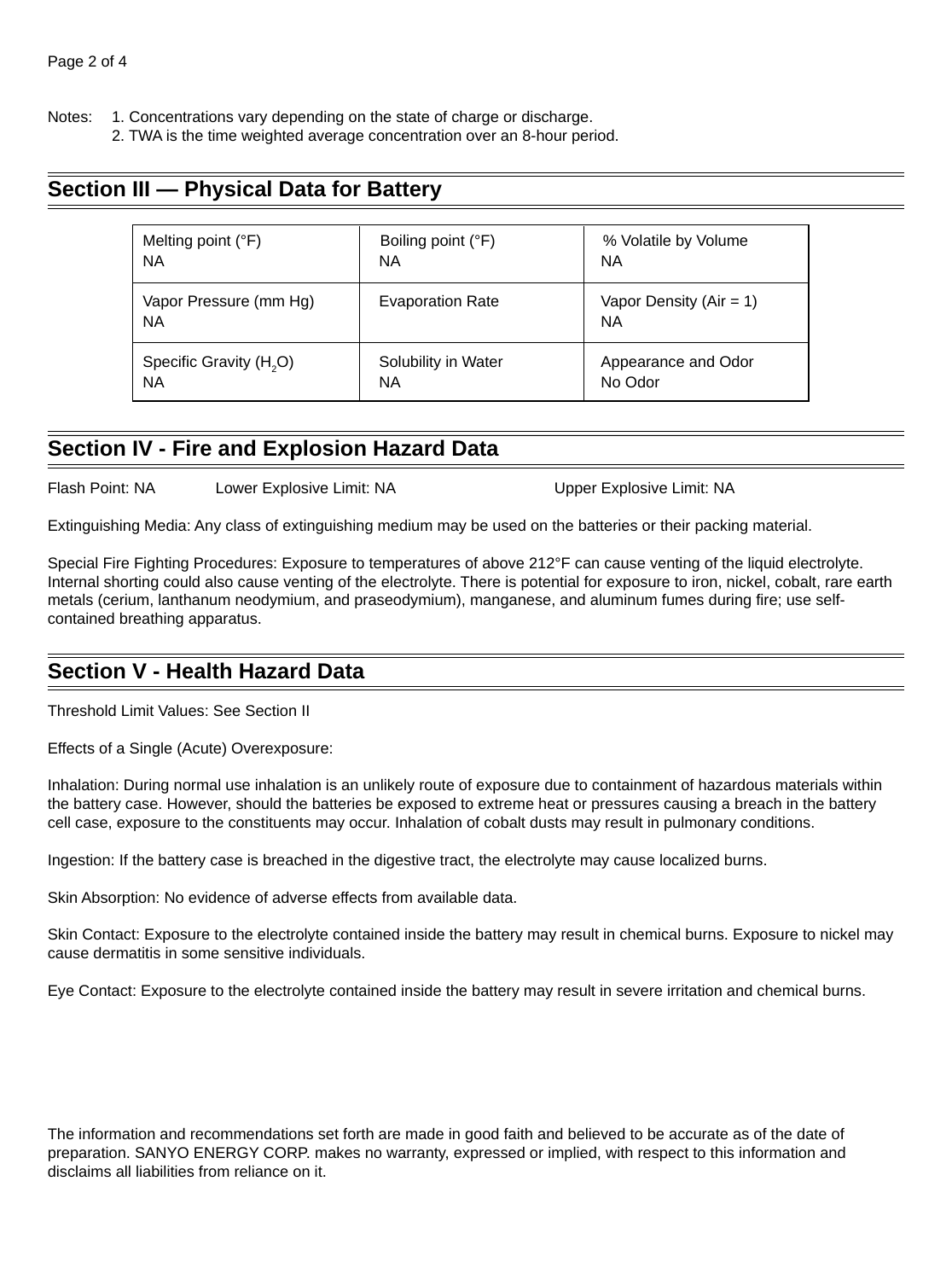#### Carcinogenicity:

Nickel has been identified by the National Toxicology Program (NTP) as reasonably anticipated to be a carcinogen. Cobalt has been identified by IARC as a 2B carcinogen.

Other Effects of Repeated (Chronic) Exposure:

Chronic overexposure to nickel may result in cancer; dermal contact may result in dermatitis in sensitive individuals.

Medical Conditions Aggravated by Overexposure:

A knowledge of the available toxicology information and of the physical and chemical properties of the material suggests that overexposure in unlikely to aggravate existing medical conditions.

Emergency and First Aid Procedures:

Swallowing: Do not induce vomiting. Seek medical attention immediately.

Skin: If the internal cell materials of an opened battery cell comes into contact with the skin, immediately flush with water for at least 15 minutes.

Inhalation: If potential for exposure to fumes or dusts occurs, remove immediately to fresh air and seek medical attention.

Eyes: If the contents from an opened battery comes into contact with the eyes, immediately flush eyes with water continuously for at least 15 minutes. Seek medical attention.

### **Section VI - Reactivity Data**

The batteries are stable under normal operating conditions.

Hazardous polymerization will not occur.

Hazardous decomposition products: oxides of nickel, cobalt, manganese, lanthanum, and cerium.

Conditions to avoid: heat, open flames, sparks, and moisture.

Potential incompatibilities (i.e., materials to avoid contact with): The battery cells are encased in a non-reactive container; however, if the container is breached, avoid contact of internal battery components with acids, aldehydes, and carbamate compounds.

### **Section VII - Spill and Leak Procedures**

Spill and leaks are unlikely because cells are contained in an hermetically-sealed case. If the battery case is breached, don protective clothing that is impervious to caustic materials and absorb or pack spill residues in inert material. Dispose in accordance with applicable state and federal regulations.

### **Section VIII - Safe Handling and Use (Personal Protective Equipment)**

Ventilation Requirements: Not required under normal use.